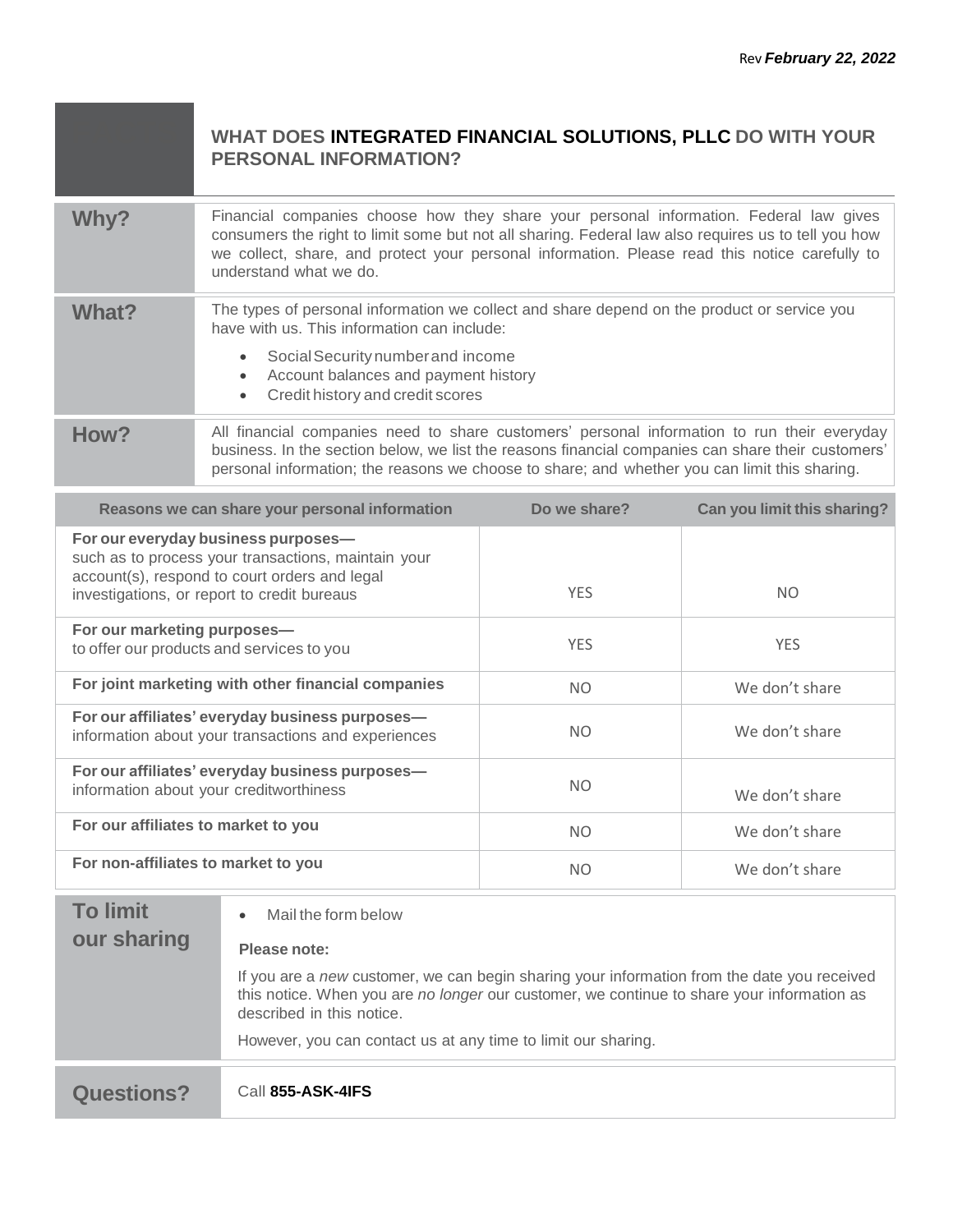| Who we are                                                                                  |                                                                                                                                                                                                                                                                                                                                                                  |  |  |  |
|---------------------------------------------------------------------------------------------|------------------------------------------------------------------------------------------------------------------------------------------------------------------------------------------------------------------------------------------------------------------------------------------------------------------------------------------------------------------|--|--|--|
| Who is providing this notice?                                                               | Integrated Financial Solutions, PLLC and it's affiliated dba firms<br>RGIS, LLC; SilverTree Special Needs Planning, SKS Wealth Management                                                                                                                                                                                                                        |  |  |  |
| What we do                                                                                  |                                                                                                                                                                                                                                                                                                                                                                  |  |  |  |
| <b>How does Integrated Financial</b><br>Solutions, PLLC protect my personal<br>information? | To protect your personal information from unauthorized access and<br>use, we use security measures that comply with federal law. These<br>measures include computer safeguards and secured files and<br>buildings.                                                                                                                                               |  |  |  |
| <b>How does Integrated Financial</b><br>Solutions, PLLC collect my personal<br>information? | We collect your personal information, for example, when you<br>Open an account or deposit money                                                                                                                                                                                                                                                                  |  |  |  |
| Why can't I limit all sharing?                                                              | Federal law gives you the right to limit only<br>Sharing for affiliates' everyday business purposes-information<br>about your creditworthiness<br>Affiliates from using your information to market to you<br>Sharing for non-affiliates to market to you<br>$\bullet$<br>State laws and individual companies may give you additional rights to<br>limit sharing. |  |  |  |
| What happens when I limit sharing for<br>an account I hold jointly?                         | Your choices will apply to everyone on your account-unless you<br>tell us otherwise.                                                                                                                                                                                                                                                                             |  |  |  |
| <b>Definitions</b>                                                                          |                                                                                                                                                                                                                                                                                                                                                                  |  |  |  |
| <b>Affiliates</b>                                                                           | Companies related by common ownership or control. They can be<br>financial and nonfinancial companies.                                                                                                                                                                                                                                                           |  |  |  |
| <b>Non-affiliates</b>                                                                       | Companies not related by common ownership or control. They can be<br>financial and nonfinancial companies.                                                                                                                                                                                                                                                       |  |  |  |
| Joint marketing                                                                             | A formal agreement between nonaffiliated financial companies that<br>together market financial products or services to you.                                                                                                                                                                                                                                      |  |  |  |
| <b>Other important information</b>                                                          |                                                                                                                                                                                                                                                                                                                                                                  |  |  |  |